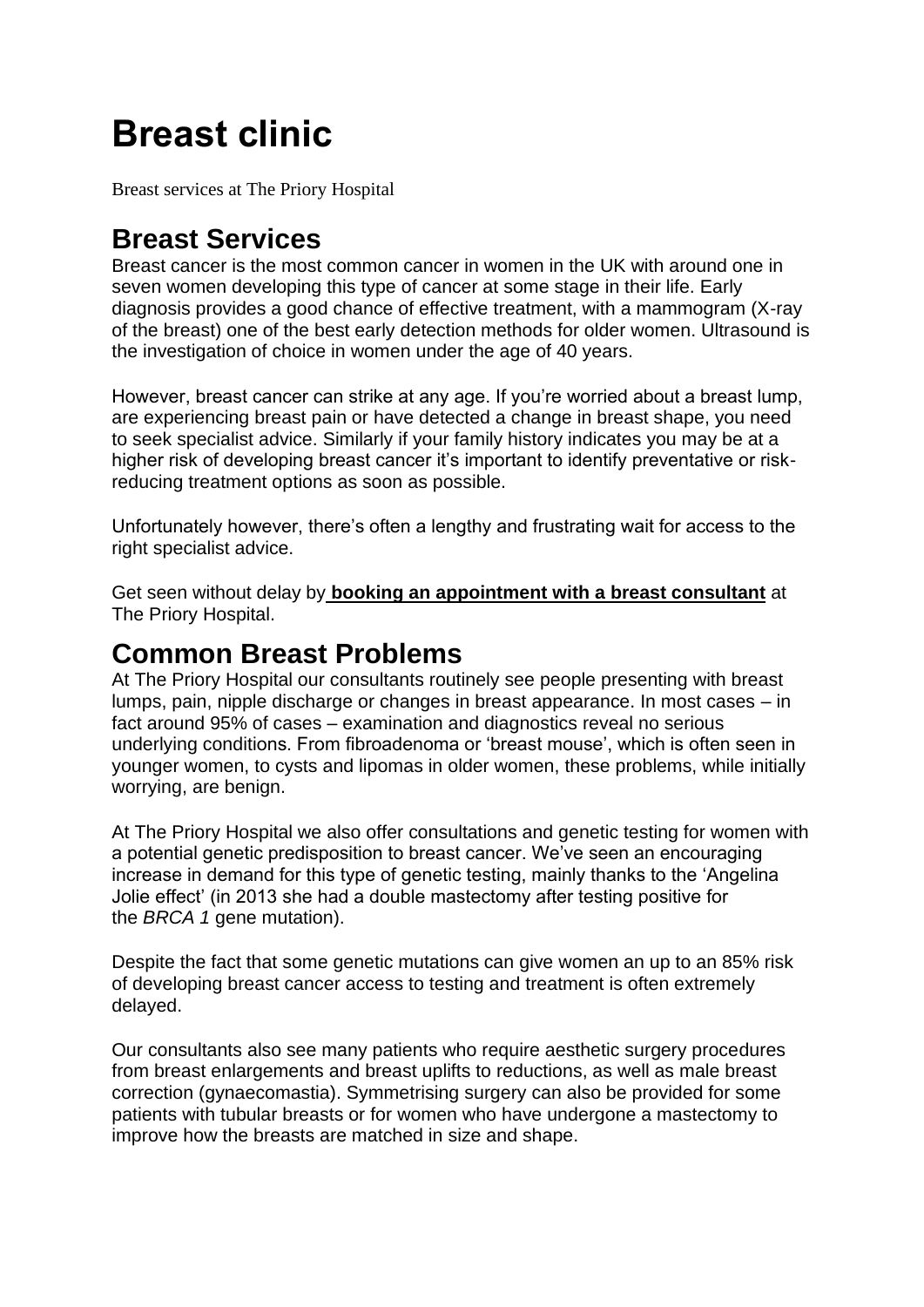## **The main surgical breast procedures carried out at The Priory Breast Clinic**

Our surgeons are expert in performing lumpectomies, mastectomies, and reconstructive surgery, with or without implants. Implants-based reconstruction or use of a patient's own tissues (autologous reconstruction) are options that are readily accessible at The Priory Hospital.

Other surgeries we can carry out at The Priory Hospital are axillary (armpit surgery) which can be done at the same time as breast surgery, and sentinel node surgery to detect whether cancer has spread beyond a primary tumour into the lymphatic system.

At The Priory Hospital our consultants are expert at performing oncoplastic surgery, a procedure which integrates both aesthetic and reconstructive surgery. For example, a patient diagnosed with cancer may also desire a breast reduction – and these two procedures can take place within one operation.

## **What to expect in the first consultation with a The Priory Hospital breast specialist?**

At your first appointment with your breast consultant, they will ask you in detail about your symptoms and family history. You will be examined, may have an ultrasound and/or a mammogram test, and a biopsy (if required) within that same clinic, with most test results (except biopsy) available right away. Any biopsy results will be ready for you to discuss with your consultant at your next appointment.

At The Priory Hospital our consultants are also happy to see patients who have been diagnosed with cancer or who require a second opinion.

Once all the results are in you will be invited for a second appointment with your consultant at which point you will be presented with your treatment options. Only in very few cases will these options involve surgery. If surgery is the recommended route you will be given full information about the procedure.

Most surgical procedures apart from implants or more complex surgeries may be performed as day case procedures - or require at most an overnight stay. In many cases, you can be starting to commence normal activities within one to two weeks.

At The Priory Hospital your care doesn't end after surgery. You will receive end-toend care bespoke to your individual circumstances. Your consultant surgeon will be with you throughout every step of your recovery. We offer all systemic treatments for cancer here at the hospital including radiotherapy, chemotherapy, anti-endocrine therapy/anti-hormone therapy, immunotherapy and biological therapy. This means your entire treatment journey from consultation to recovery can take place at the same hospital.

We can also provide full access to a state-of-the-art rehabilitation unit to aid recovery, with tailored advice from expert physiotherapists.